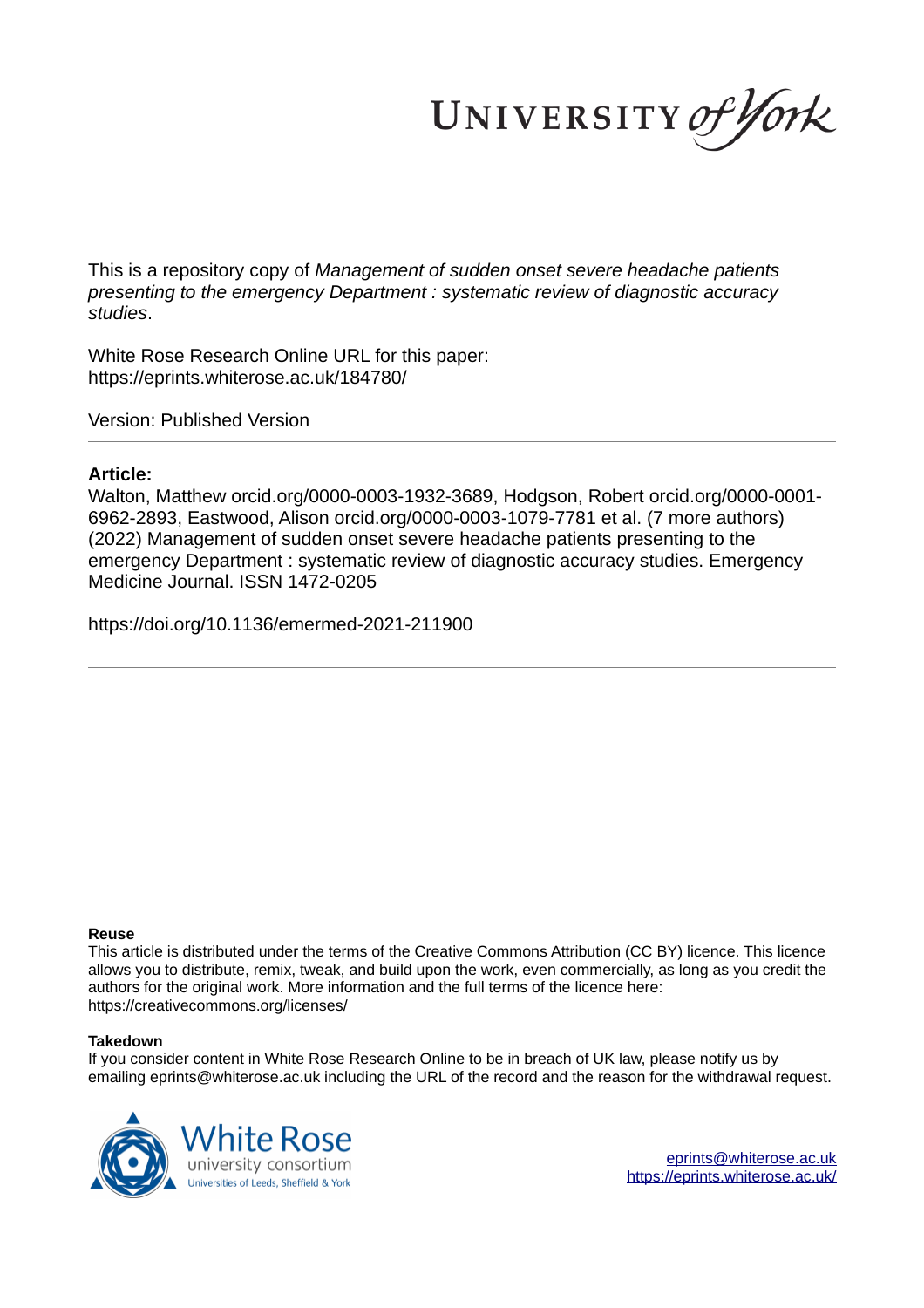

# Management of patients presenting to the emergency department with sudden onset severe headache: systematic review of diagnostic accuracy studies

Matthew Walton  $\bullet$ ,<sup>1</sup> Robert Hodgson,<sup>1</sup> Alison Eastwood,<sup>1</sup> Melissa Harden,<sup>1</sup> James Storey,<sup>2</sup> Taj Hassan,<sup>3</sup> Marc Stuart Randall • 4 Abu Hassan,<sup>3</sup> John Williams,<sup>5</sup> Ros Wade<sup>1</sup>

#### **Handling editor** Richard Body

► Additional supplemental material is published online only. To view, please visit the journal online (http://dx.doi. org/10.1136/emermed-2021-211900).

1 Centre for Reviews and Dissemination, University of York, York, UK 2 Department of Acute Internal Medicine, Leeds Teaching Hospitals NHS Trust, Leeds, UK <sup>3</sup>Department of Emergency Medicine, Leeds Teaching Hospitals NHS Trust, Leeds, UK 4 Department of Adult Neurology, Leeds Teaching Hospitals NHS Trust, Leeds, UK 5 Patient representative, UK, UK

## **Correspondence to**

Mr Matthew Walton, University of York, York, UK; matthew. walton@ york. ac. uk

Received 30 July 2021 Accepted 14 March 2022

## Check for updates

© Author(s) (or their employer(s)) 2022. Re-use permitted under CC BY. Published by BMJ.

#### **To cite:** Walton M, Hodgson R, Eastwood A, et al. Emerg Med J Epub ahead

of print: [please include Day Month Year]. doi:10.1136/ emermed-2021-211900

# **BMI**

## **ABSTRACT**

**Objective** Advances in imaging technologies have precipitated uncertainty and inconsistency in the management of neurologically intact patients presenting to the Emergency Department (ED) with non-traumatic sudden onset severe headache with a clinical suspicion of subarachnoid haemorrhage (SAH). The objective of this systematic review was to evaluate diagnostic strategies in these patients.

**Methods** Studies assessing any decision rule or diagnostic test for evaluating neurologically intact adults with a severe headache, reaching maximum intensity within 1 hour, were eligible. Eighteen databases (including MEDLINE and Embase) were searched. Quality was assessed using QUADAS-2. Where appropriate, hierarchical bivariate meta-analysis was used to synthesise diagnostic accuracy results.

**Results** Thirty- seven studies were included. Eight studies assessing the Ottawa SAH clinical decision rule were pooled; sensitivity 99.5% (95% CI 90.8 to 100), specificity 24% (95% CI 15.5 to 34.4). Four studies assessing CT within 6 hours of headache onset were pooled; sensitivity 98.7% (95% CI 96.5 to 100), specificity 100% (95% CI 99.7 to 100). The sensitivity of CT beyond 6 hours was considerably lower (≤90%; 2 studies). Three studies assessing lumbar puncture (LP; spectrophotometric analysis) following negative CT were pooled; sensitivity 100% (95% CI 100 to 100), specificity 95% (95% CI 86.0 to 98.5).

**Conclusion** The Ottawa SAH Rule rules out further investigation in only a small proportion of patients. CT undertaken within 6 hours (with expertise of a neuroradiologist or radiologist who routinely interprets brain images) is highly accurate and likely to be sufficient to rule out SAH; CT beyond 6 hours is much less sensitive. The CT–LP pathway is highly sensitive for detecting SAH and some alternative diagnoses, although LP results in some false positive results.

## **INTRODUCTION**

Non- traumatic acute headache accounts for around 2% of adult Emergency Department (ED) attendances.<sup>1</sup> Sudden onset severe headaches may be caused by a primary headache disorder or may be secondary to a more serious underlying pathology, such as subarachnoid haemorrhage (SAH). Diagnosis of SAH is particularly challenging in alert, neurologically intact patients presenting with acute

## **Key messages**

#### **What is already known on this subject**

- ► Guidelines typically recommend non-contrast CT head followed by lumbar puncture in patients who present with headache symptoms suspicious for subarachnoid haemorrhage.
- ► More recently, studies have questioned the need for routine lumbar puncture after a normal CT head.
- $\blacktriangleright$  Additionally, a decision rule to direct imaging has been widely studied.

## **What this study adds**

- $\blacktriangleright$  In this systematic review and meta-analysis, we found that the Ottawa subarachnoid haemorrhage clinical decision rule has low specificity, and could result in significant additional unnecessary testing.
- ► CT head within 6 hours of headache onset, with images assessed by a neuroradiologist or radiologist who routinely interprets brain images, is highly accurate; around 658 CTnegative patients would have to undergo further investigation to identify a single case of subarachnoid haemorrhage.
- $\triangleright$  CT head undertaken beyond 6 hours is much less sensitive, therefore additional testing is more likely to be beneficial.
- ► In healthcare systems and settings in which neuroradiology expertise is unavailable, caution should be exercised when translating the diagnostic accuracy of CT head in the literature to clinical decision making.

## **How this study might affect research, practice or policy**

- ► CT head within 6 hours of headache onset and with access to neuroradiology expertise is likely to be sufficient to rule out subarachnoid haemorrhage.
- ► The diagnostic accuracy of CT head may be contingent on time since symptom onset, which must be accounted for in practice, and investigated in future research.
- ► Risk tolerance of the patient and physician for the potential consequences of investigation and missed diagnoses will continue to inform practice.

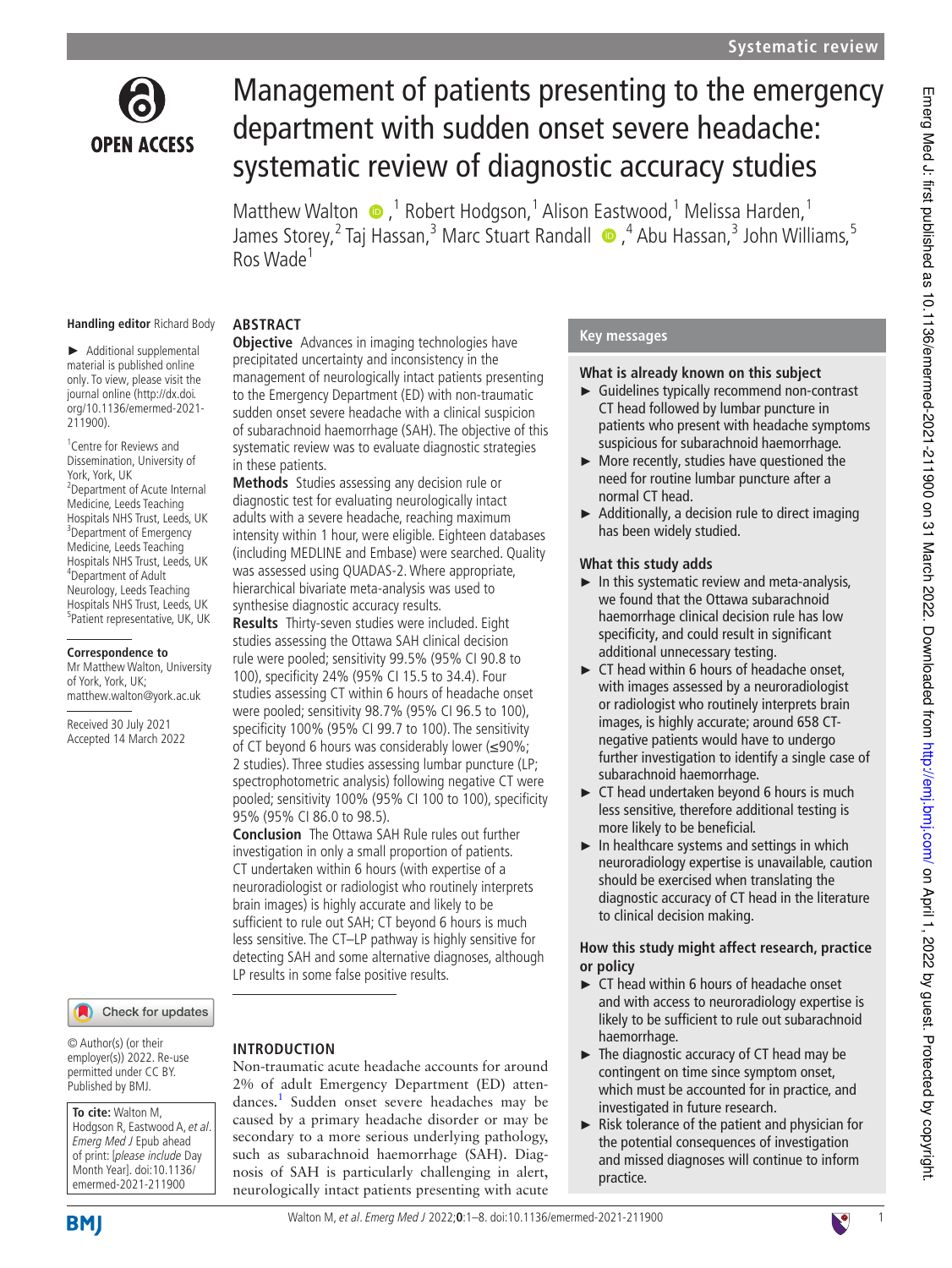severe headache. Clinical features separating these patients from higher volume complaints with a similar presentation (eg, migraine) are often unreliable indicators of who requires further investigation.<sup>2</sup>

Advances in imaging technologies have precipitated uncertainty and inconsistency in the optimal management of neurologically intact patients presenting to the ED with non-traumatic sudden onset severe headache. $3\frac{4}{7}$  Given increasing evidence on the potentially low therapeutic value of lumbar puncture (LP) following CT of the head, and its associated adverse effects,  $3\frac{3}{2}$ updated evidence-based guidance is needed. We therefore undertook a systematic review of evidence on diagnostic strategies for neurologically intact adult patients presenting to hospital with non-traumatic sudden onset severe headache, reaching maximum intensity within 1 hour.

## **METHODS**

The review protocol is registered on PROSPERO (CRD42020173265). This paper conforms to the recommendations of the Preferred Reporting Items for a Systematic Review and Meta- Analysis of Diagnostic Test Accuracy Studies statement.<sup>8</sup>

## **Search strategy and selection criteria**

Eighteen databases (including MEDLINE and Embase) were systematically searched in February 2020. Further details of the search strategy are presented in online supplemental file 1. To meet inclusion criteria, studies had to assess any care pathway for ruling out SAH (including clinical decision rules and specific diagnostic tests, such as CT or LP) in neurologically intact adult patients presenting to hospital with a sudden onset severe headache (reaching maximum intensity within 1 hour), with a clinical suspicion of SAH. Studies of patients who had suffered a head injury (ie, traumatic headache) were excluded. Any primary study design (other than single case study) was eligible for inclusion. Outcomes of interest included diagnostic accuracy, quality of life and adverse events. Two researchers (MW and RW) independently screened the titles and abstracts of all retrieved records and subsequently all full text publications for inclusion. Disagreements at each stage of the study selection process were resolved through discussion. Authors of potentially relevant conference abstracts were contacted for additional information. Relevant foreign language studies were translated and included in the review.

## **Data extraction and quality assessment**

Data were extracted on study methods, patient, intervention and reference standard characteristics, outcome measures, adverse events and results (presented in online supplemental file 2). Data extraction and quality assessment were undertaken by one researcher and independently checked by a second. The majority of studies were assessed for quality using the Quality Assessment of Diagnostic Accuracy Studies 2 (QUADAS-2) tool.<sup>9</sup> The QUADAS-2 tool was not appropriate for studies where a reference standard test was not used, therefore, a quality assessment tool was developed by RW specifically for the review, piloted and refined before use (see online supplemental file 3 for details).

## **Data analysis**

Where sufficient information was reported, diagnostic accuracy data were extracted into 2×2 tables to calculate sensitivity, specificity, false positive and false negative rates. Where equivalent diagnostic strategies or tools were used in three or more



**Figure 1** Flow diagram of the study selection process. \*Any study which recruited patients before the year 2000 was considered to have used outdated CT technology.

studies, the hierarchical bivariate model described by Reitsma *et al*<sup>10</sup> was fitted, along with an extension described by Simmonds and Higgins $11$  to meta-analyse sensitivity and specificity while accounting for correlation between the two, and within-person correlation between test results. Meta-analyses used standard random- effects DerSimonian- Laird methods. Subgroups were analysed separately to account for underlying differences in diagnostic strategies. The diagnostic accuracy of CT conducted <6 hours from headache onset was analysed separately, as CT accuracy is known to drop rapidly outside of this time frame.<sup>12</sup> The accuracy of different methods of cerebrospinal fluid (CSF) analysis was also assessed. Where results could not be pooled, they were synthesised narratively along with reported adverse event data.

## **Public and patient involvement**

A patient collaborator with experience of presenting to an ED with a sudden onset severe headache was involved throughout the project. Three additional patients were recruited to an advisory group. The patients provided input during protocol development and interpretation of review findings.

## **RESULTS**

The search strategy identified 15 750 records; 37 cohort/before and after studies were eligible for inclusion (figure 1 and table 1). More detailed study characteristics and results are presented in online supplemental file 2.

Twelve studies had a low risk of bias for all domains, the other 25 were at risk of bias. Twenty- eight studies were assessed using the QUADAS-2 tool; results are summarised in figure  $2$ . Nine studies did not use a reference standard test, therefore, QUADAS-2 was inappropriate; a quality assessment tool developed specifically for the review was used instead. Quality assessment results are presented in the online supplemental file 3.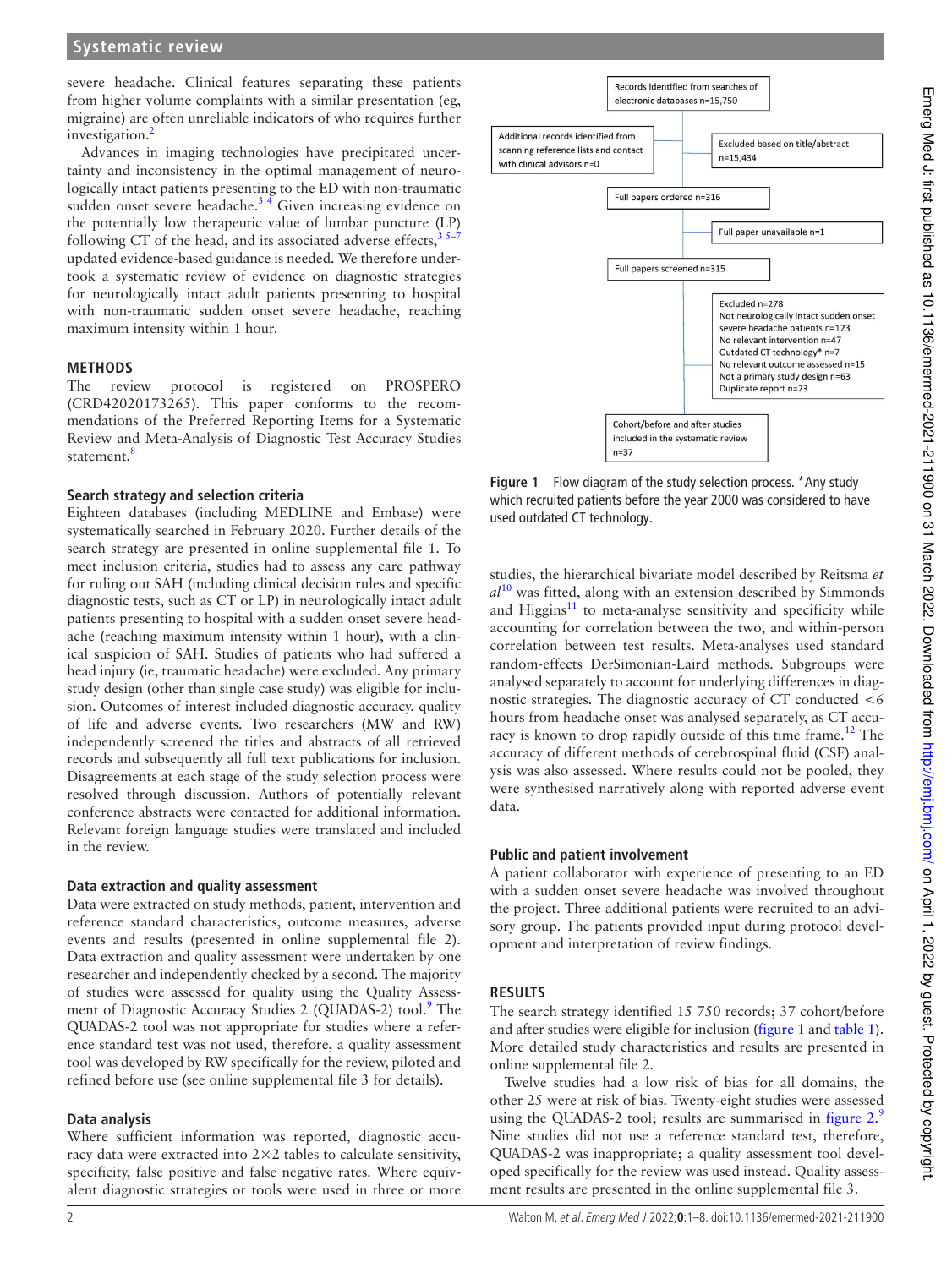| Table 1<br>Studies included in the systematic review |                                  |                 |                                       |                                                            |  |  |  |  |
|------------------------------------------------------|----------------------------------|-----------------|---------------------------------------|------------------------------------------------------------|--|--|--|--|
| Intervention                                         | Study                            | Location        | N                                     | Study design                                               |  |  |  |  |
| Clinical decision rules (Canadian                    | Bellolio et al <sup>13</sup>     | <b>USA</b>      | 454                                   | Retrospective cohort                                       |  |  |  |  |
| clinical decision rules 1, 2, 3;                     | Cheung et $al^{14}$              | Hong Kong       | 500                                   | Retrospective cohort                                       |  |  |  |  |
| Ottawa SAH Rule)                                     | Chu et $al^{15}$                 | Australia       | 137                                   | Retrospective cohort (substudy of a<br>prospective cohort) |  |  |  |  |
|                                                      | Kelly et al <sup>16</sup>        | Australia       | 59                                    | Retrospective cohort                                       |  |  |  |  |
|                                                      | MacDonald et al <sup>17</sup>    | UK              | 280                                   | Retrospective cohort                                       |  |  |  |  |
|                                                      | Matloob et al <sup>18</sup>      | UK              | 112                                   | Retrospective cohort                                       |  |  |  |  |
|                                                      | Pathan et $a^{19}$               | UK              | 145                                   | Retrospective cohort                                       |  |  |  |  |
|                                                      | Perry et al <sup>20</sup>        | Canada          | 1999                                  | Prospective cohort                                         |  |  |  |  |
|                                                      | Perry et $al21$                  | Canada          | 2131                                  | Prospective cohort                                         |  |  |  |  |
|                                                      | Perry et $al22$                  | Canada          | 1153; overlap with Perry et $al^{23}$ | Prospective cohort                                         |  |  |  |  |
|                                                      | Perry et al <sup>23</sup>        | Canada          | 3672                                  | Prospective before/after                                   |  |  |  |  |
|                                                      | Wu et $al24$                     | Taiwan          | 913                                   | Retrospective cohort                                       |  |  |  |  |
|                                                      | Yiangou et al <sup>25</sup>      | UK              | 162                                   | Retrospective cohort                                       |  |  |  |  |
| CT-LP pathway                                        | Blok et $al^{26}$                | The Netherlands | 760                                   | Retrospective cohort                                       |  |  |  |  |
|                                                      | Cooper et $al^7$                 | UK              | 517                                   | Retrospective cohort                                       |  |  |  |  |
|                                                      | Dutto et $al^{27}$               | Italy           | 70                                    | Before/After                                               |  |  |  |  |
|                                                      | Perry et $al^{28}$               | Canada          | 891                                   | Retrospective cohort                                       |  |  |  |  |
|                                                      | Perry et al <sup>29</sup>        | Canada          | 592                                   | Prospective cohort                                         |  |  |  |  |
|                                                      | Valle Alonso et al <sup>30</sup> | Spain           | 74                                    | Retrospective cohort                                       |  |  |  |  |
| CT                                                   | Austin et $a^{31}$               | UK              | 250                                   | Retrospective cohort                                       |  |  |  |  |
|                                                      | Backes et $a^{32}$               | The Netherlands | 250                                   | Retrospective cohort                                       |  |  |  |  |
|                                                      | Blok et $al^{26}$                | The Netherlands | 760                                   | Retrospective cohort                                       |  |  |  |  |
|                                                      | Cooper et $al^7$                 | UK              | 517                                   | Retrospective cohort                                       |  |  |  |  |
|                                                      | Khan et $al^{33}$                | Canada          | 2412; overlap with Perry et $al12$    | Prospective cohort (secondary<br>analysis)                 |  |  |  |  |
|                                                      | Perry <i>et al</i> <sup>20</sup> | Canada          | 1999; overlap with Perry et $al^{12}$ | Prospective cohort                                         |  |  |  |  |
|                                                      | Perry et al <sup>12</sup>        | Canada          | 3132                                  | Prospective cohort                                         |  |  |  |  |
|                                                      | Perry et $al23$                  | Canada          | 1204 had CT <6 hours                  | Prospective before/after                                   |  |  |  |  |
|                                                      | Valle Alonso et al <sup>30</sup> | Spain           | 85                                    | Retrospective cohort                                       |  |  |  |  |
| LP                                                   | Brunell et $a^{34}$              | Sweden          | 453                                   | Retrospective cohort                                       |  |  |  |  |
|                                                      | Cooper et al <sup>7</sup>        | UK              | 309 had LP                            | Retrospective cohort                                       |  |  |  |  |
|                                                      | Dupont et $al^{35}$              | USA             | 117 had LP                            | Retrospective cohort                                       |  |  |  |  |
|                                                      | Gangloff et al <sup>36</sup>     | Canada          | 706                                   | Retrospective cohort                                       |  |  |  |  |
|                                                      | Heiser et $al37$                 | <b>USA</b>      | 676                                   | Retrospective cohort                                       |  |  |  |  |
|                                                      | Horstman et $al^{38}$            | The Netherlands | 30                                    | Retrospective cohort                                       |  |  |  |  |
|                                                      | Migdal et al <sup>39</sup>       | <b>USA</b>      | 245                                   | Retrospective cohort                                       |  |  |  |  |
|                                                      | Perry et al <sup>40</sup>        | Canada          | 220                                   | Prospective cohort (substudy)                              |  |  |  |  |
|                                                      | Perry et al <sup>41</sup>        | Canada          | 1739                                  | Prospective cohort (substudy)                              |  |  |  |  |
|                                                      | Sansom et al <sup>42</sup>       | UK              | 60                                    | Retrospective cohort                                       |  |  |  |  |
|                                                      | Valle Alonso et al <sup>30</sup> | Spain           | 74 had LP                             | Retrospective cohort                                       |  |  |  |  |
| <b>CTA</b>                                           | Alons et al <sup>44</sup>        | The Netherlands | 70                                    | Retrospective cohort                                       |  |  |  |  |
|                                                      | Alons et al <sup>45</sup>        | The Netherlands | 88                                    | Retrospective cohort and meta-<br>analysis                 |  |  |  |  |
| History and examination                              | Locker et $al^2$                 | UK              | 353                                   | Retrospective cohort                                       |  |  |  |  |
|                                                      | Perry et al <sup>46</sup>        | Canada          | 747                                   | Prospective cohort                                         |  |  |  |  |
|                                                      | Backes et al <sup>47</sup>       | The Netherlands | 247                                   | Retrospective cohort                                       |  |  |  |  |

CSF, cerebrospinal fluid; CTA, CT angiography; LP, lumbar puncture; SAH, subarachnoid haemorrhage.

## **Clinical decision rules**

Thirteen studies assessed the clinical decision rules developed by Perry *et al* for screening patients according to the presence of clinical characteristics associated with a high risk of SAH.<sup>13-25</sup> The predecessors of the Ottawa SAH Rule (sometimes termed the 'Canadian clinical decision rules 1, 2 and 3') were evaluated in six studies. Results of these studies can be found in online supplemental file 2. Rule 1 was refined to develop the final Ottawa SAH Rule, which states that alert patients with new

severe atraumatic headache, reaching maximum intensity within 1 hour, require investigation if one of the following are present: age ≥40 years, neck pain/stiffness, witnessed loss of consciousness, onset during exertion, thunderclap headache or limited neck flexion.<sup>21</sup>

A summary of the diagnostic performance of the Ottawa SAH Rule in the individual studies and pooled results generated from the bivariate meta- analysis are presented in table 2. Perry *et al* (2017) is excluded, $^{22}$  due to patient overlap with the larger Perry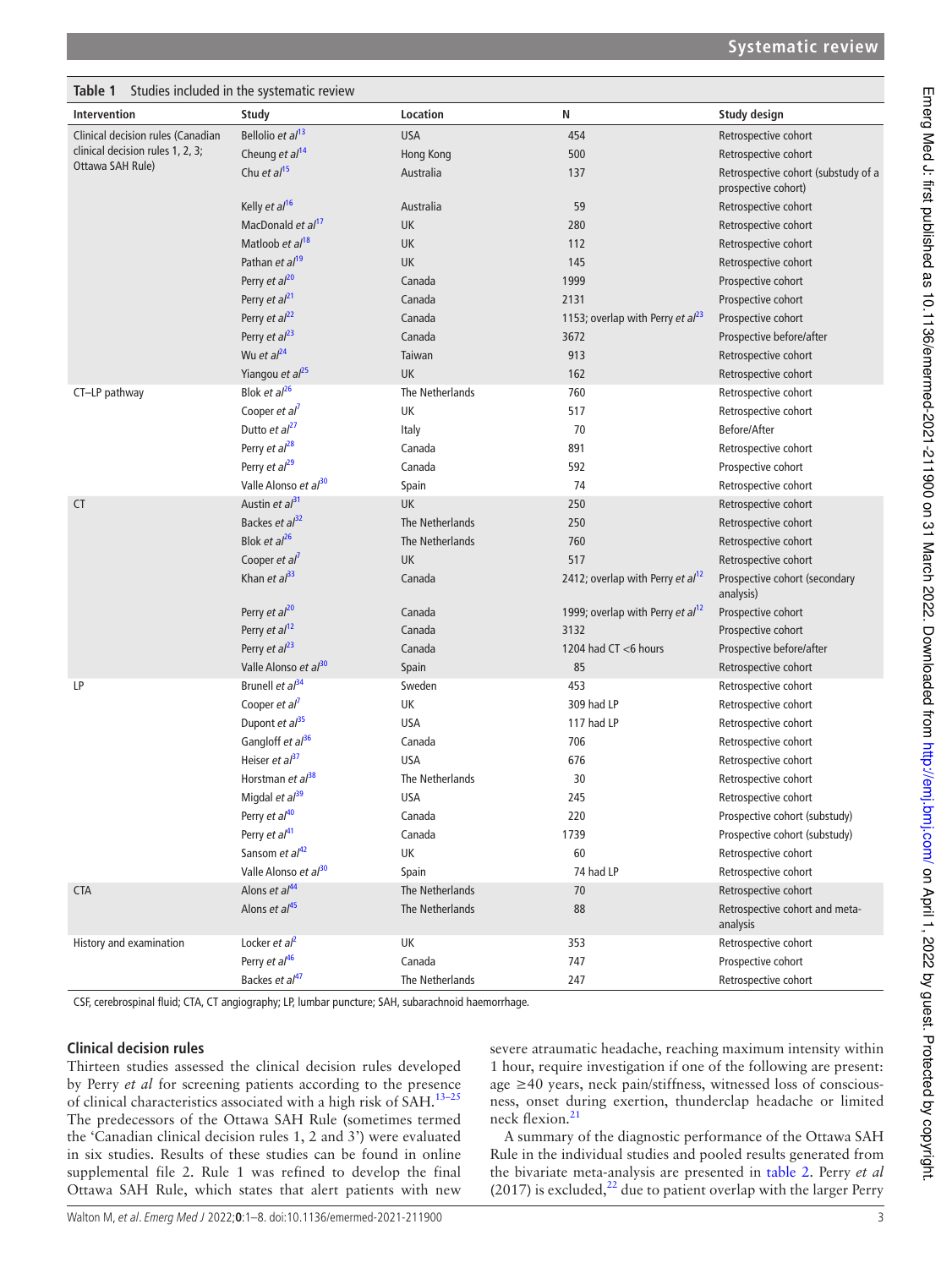

**Figure 2** Quality Assessment of Diagnostic Accuracy Studies 2 (QUADAS-2) results.

*et al* (2020) study.<sup>23</sup> The overall SAH prevalence in the studies ranged from  $1.6\%^{24}$  to  $10\%^{14}$  with a population-weighted mean prevalence of 5.0%. The Ottawa SAH Rule is highly sensitive, but specificity was low; strict application of the rule would result in 76% of SAH-negative patients undergoing further investigation with no additional benefit. There was considerable heterogeneity in false positive rates (FPR), potentially due to study population differences or inconsistent application of the rule. No studies assessed the accuracy of the Ottawa SAH Rule in patient subgroups by time to headache peak.

## **Pathway of CT followed by LP**

The pathway of non-contrast CT followed by LP was assessed in six studies.7 26–30 Only one reported complete diagnostic data, so meta-analysis was not performed. Overall, the pathway was highly sensitive, but specificity was low in some studies owing to the high FPR for LP. Importantly, this pathway also identified other significant pathologies, such as intracerebral haemorrhage, brain tumour and meningitis. More detailed results for this pathway can be found in online supplemental file 2.

## **Computed tomography**

The diagnostic accuracy of CT was assessed in nine studies,<sup>7</sup> <sup>12</sup> <sup>20</sup> <sup>23</sup> <sup>26</sup> <sup>30–33</sup> although three studies had significant patient overlap,<sup>12 20 33</sup> therefore, only the results for the largest of the three are presented.<sup>12</sup>

CT undertaken within 6 hours of headache onset

Four studies of CT <6 hours from headache onset were included in bivariate meta-analysis (table 3).<sup>12 23 30 32</sup> In all four studies, CT scans were assessed by neuroradiologists or radiologists who routinely interpret head CT images. Perry *et al* (2020) classed two incidental aneurysms with traumatic tap on subsequent LP as SAH, and thus as false negatives. This is inconsistent with the other included studies and with our interpretation of what constitutes a false negative. Therefore, these two patients were reclassified as true negatives.

The recruitment of patients from SAH patient databases in Backes *et al*<sup>32</sup> meant that SAH patients were over-represented in the study population (41.5%). SAH prevalence ranged from  $9.2\%^{23}$  to 12.7%<sup>12</sup> in the other three studies, with a populationweighted average prevalence of 10.8%. Assuming that these patients are representative of those presenting to EDs in practice, the pre-test probability of SAH in patients with headache who undergo CT within 6 hours is 10.8%. Using the pooled estimate of diagnostic accuracy, the post-test probability of having suffered a SAH after a negative <6 hour CT result is 0.15%. Assuming a hypothetical follow-up test (eg, LP) has 100% accuracy, this means that 658 (95% CI 250 to 1749) patients would have to undergo further investigation to identify a single case of SAH.

One additional study assessed the diagnostic accuracy of CT <6 hours, but was excluded from the meta-analysis as it did

| Table 2<br>Diagnostic performance of Ottawa SAH Rule |             |             |             |             |              |        |                       |           |              |
|------------------------------------------------------|-------------|-------------|-------------|-------------|--------------|--------|-----------------------|-----------|--------------|
| Study                                                | N           | Sens $(\%)$ | 95% CI      | Spec $(\%)$ | 95% CI       | FNR(%) | 95% CI                | FPR $(%)$ | 95% CI       |
| Perry <i>et al</i> <sup>21</sup>                     | 2131        | 100         | 100 to 100  | 15.3        | 13.7 to 16.8 | 0.0    | $0.0$ to $0.0$        | 84.7      | 83.2 to 86.3 |
| Bellolio et al <sup>13</sup>                         | 454         | 100         | 100 to 100  | 7.6         | 5.17 to 10.1 | 0.0    | $0.0$ to $0.0$        | 92.4      | 89.9 to 94.8 |
| Yiangou et al <sup>25</sup>                          | 162         | 100         | 100 to 100  | 38.7        | 31.4 to 46.6 | 0.0    | $0.0$ to $0.0$        | 61.0      | 53.4 to 68.6 |
| Cheung et $al^{14}$                                  | 500         | 94.0        | 87.4 to 100 | 32.9        | 28.5 to 37.2 | 6.0    | 0.0 to 12.6           | 67.1      | 62.8 to 71.5 |
| Chu et $al^{15}$                                     | 137         | 100         | 100 to 100  | 22.4        | 15.3 to 29.4 | 0.0    | $0.0 \text{ to } 0.0$ | 77.6      | 70.6 to 84.7 |
| Pathan et al <sup>19</sup>                           | 145         | 100         | 100 to 100  | 44.3        | 36.1 to 52.5 | 0.0    | $0.0 \text{ to } 0.0$ | 55.7      | 47.5 to 63.9 |
| Wu et $al^{24}$                                      | 913         | 100         | 100 to 100  | 37.0        | 33.8 to 40.1 | 0.0    | $0.0 \text{ to } 0.0$ | 63.0      | 59.9 to 66.2 |
| Perry <i>et al</i> <sup>23</sup>                     | 3672        | 100         | 100 to 100  | 12.7        | 11.6 to 13.9 | 0.0    | $0.0 \text{ to } 0.0$ | 87.3      | 86.1 to 88.4 |
| Pooled $(n=8)$                                       | 8114        | 99.5        | 90.8 to 100 | 23.7        | 15.5 to 34.4 | 0.49   | 0.00 to 9.2           | 76.3      | 65.6 to 84.5 |
| $-1.12$                                              | $-0.5$ $-1$ |             | $\sim$      |             | $\mathbf{r}$ |        |                       |           |              |

FNR, false negative rate; FPR, false positive rate; N, number; Sens, sensitivity; Spec, specificity.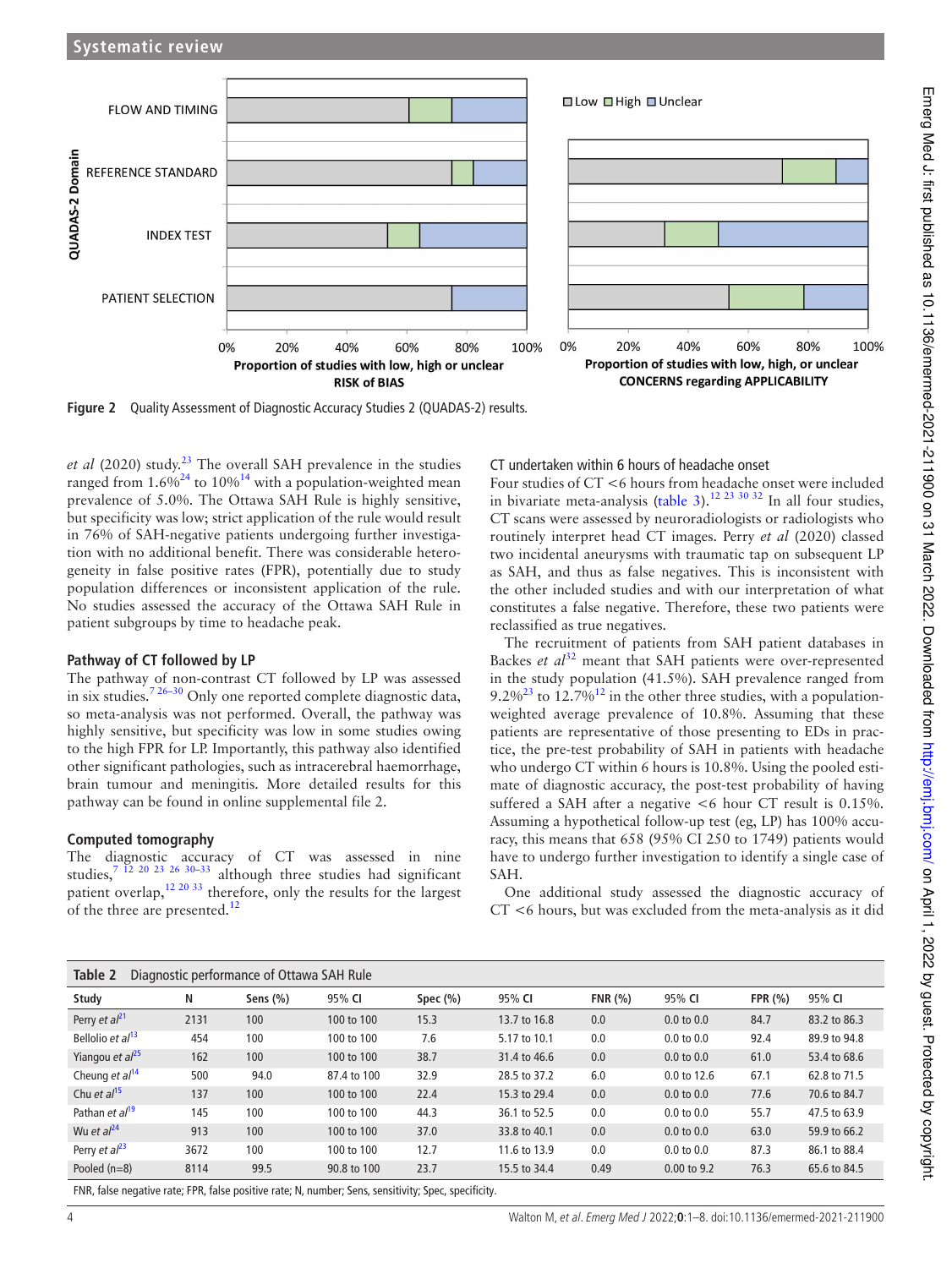| Table 3<br>Diagnostic performance of $CT$ ( $<$ 6 hours from headache onset) |      |            |             |             |             |         |                |                |                |  |
|------------------------------------------------------------------------------|------|------------|-------------|-------------|-------------|---------|----------------|----------------|----------------|--|
| Study                                                                        | N    | Sens $(%)$ | 95% CI      | Spec $(\%)$ | 95% CI      | FNR(96) | 95% CI         | <b>FPR (%)</b> | 95% CI         |  |
| Perry <i>et al</i> <sup>12</sup>                                             | 953  | 100        | 100 to 100  | 100         | 100 to 100  | 0.0     | $0.0$ to $0.0$ | 0.0            | $0.0$ to $0.0$ |  |
| Backes <i>et al</i> <sup>32</sup>                                            | 135  | 100        | 100 to 100  | 100         | 100 to 100  | 0.0     | $0.0$ to $0.0$ | 0.0            | $0.0$ to $0.0$ |  |
| Valle Alonso et al <sup>30</sup>                                             | 85   | 100        | 100 to 100  | 98.7        | 96.1 to 100 | 0.0     | $0.0$ to $0.0$ | 1.3            | $0.0$ to $3.9$ |  |
| Perry et al (reclassified) <sup>23</sup>                                     | 1204 | 97.2       | 94.2 to 100 | 100         | 100 to 100  | 2.8     | $0.0$ to 5.8   | 0.0            | $0.0$ to $0.0$ |  |
| Pooled $(n=4)$                                                               | 2377 | 98.7       | 96.5 to 100 | 100         | 99.7 to 100 | .34     | 0.50 to 3.52   | 0.00           | 0.00 to 0.34   |  |

FNR, false negative rate; FPR, false positive rate; N, number; Sens, sensitivity; Spec, specificity.

not report sufficient diagnostic accuracy data to construct a 2×2 table to calculate sensitivity and specificity.<sup>26</sup> In this study,  $760$ patients had a negative CT (assessed by a staff radiologist) and subsequently underwent LP; 7% of CSF samples were initially considered positive for SAH, but subarachnoid blood was identified in only one patient on review by two neuroradiologists and a neurologist. The negative predictive value for detection of blood on CT by staff radiologists was 99.9% (95% CI 99.3 to 100).

## CT undertaken at any time interval from headache onset

Three studies of CT undertaken at any time interval from headache onset were included in bivariate meta-analysis (table 4). $71232$ In all three studies, CT scans were assessed by neuroradiologists or radiologists who routinely interpret head CT images. The prevalence of SAH in patients undergoing CT at any time since headache onset was lower than in those who underwent CT within 6 hours. Prevalence was 2.7% in the study by Cooper *et al*<sup>7</sup> and 7.7% in the study by Perry *et al.*<sup>12</sup> As noted above, SAH patients were over- represented in the Backes *et al* study population  $(35.2\%)$ .<sup>32</sup>

The pooled sensitivity of CT at any time since headache onset was 94.1% (95% CI 91.0 to 96.2). This result includes patients who had  $CT < 6$  hours, as well as  $CT > 6$  hours, from symptom onset. Results from Perry *et al*<sup>12</sup> and Backes *et al*<sup>32</sup> suggest CT scans performed >6 hours after symptom onset have significantly poorer performance, reporting sensitivities of 85.7% (95% CI 78.3 to 90.9) and 90.0% (95% CI 76.3 to 97.2), respectively. The bimodal nature of the diagnostic performance of CT means that the 'CT at any time' statistics are misleading, as the timing of CT has a significant impact on the pre- test and post- test probabilities of SAH.

One additional CT study compared interpretation by emergency physicians (images viewed on standard resolution desktop screens) with the reference standard of neuroradiologists' readings (images viewed using dedicated high definition screens). $31$ The sensitivity of CT interpreted by emergency physicians was 84% (95% CI 63.9 to 95.5) and specificity was 95% (95% CI 90.9 to 97.2). However, this study was considered to have a high risk of bias due to the difference in hardware used between the two specialties for examining CT images.

## **Lumbar puncture**

The diagnostic accuracy of LP in patients judged to be SAHnegative using CT was assessed in 11 studies.<sup> $730\frac{34-42}{1}$ </sup> The method of assessing CSF for xanthochromia varied, with Canadian and American studies predominantly using visual inspection and UK and European studies predominantly using spectrophotometry. LP was not always undertaken  $\geq$  12 hours from symptom onset. The standard UK NHS practice is to take the CSF sample  $\geq$ 12 hours from symptom onset to allow xanthochromia to develop, with samples analysed using spectrophotometry.<sup>43</sup>

#### Spectrophotometric CSF analysis

Three studies reported diagnostic accuracy data for spectrophotometric CSF analysis following negative CT (table  $5$ ).<sup>73640</sup> Samples were analysed for presence of bilirubin using the UK National External Quality Assessment Service protocol/assay.<sup>43</sup> The prevalence of SAH in these studies was only 0.65%, likely due to prescreening with CT. The FPR (and subsequent rate of angiography) was particularly high in Perry *et al* (2006), perhaps due to reported limitations in the spectrophotometric equipment used by the authors. The FPR in the more recent studies was substantially lower and likely better represents the diagnostic accuracy of CSF spectrophotometry in current practice.

Three further studies assessed CSF spectrophotometry in patients who underwent LP after negative CT, but reporting was insufficient for meta-analysis.<sup>34 38 42</sup> Horstman *et al* included 30 patients with a negative CT result for whom bilirubin was detected in the CSF; aneurysms were identified in 13 patients; however, all cases presented 4-14 days after symptom onset.<sup>38</sup> Brunell *et al* included 453 patients, 400 (88%) of whom presented with thunderclap headache; 14 (3%) patients had a pathological diagnosis based on LP, most commonly aseptic meningitis, and 5 (1.1%) had SAH. $^{34}$  Four of the five SAH patients had nonaneurysmal SAH which did not require surgical intervention and the other SAH patient had reduced consciousness, therefore did not strictly meet the inclusion criteria for this review.<sup>34</sup> Sansom et al included 60 CT-negative patients with thunderclap headache; all samples were negative for xanthochromia but 8/60 CSF examinations were abnormal for other CSF parameters (protein, glucose, cells, microscopy), with cerebral infarction confirmed in two of these patients on subsequent investigation.<sup>42</sup>

| Table 4<br>Diagnostic performance of CT (at any time) |                                                                                                            |             |              |             |            |        |                       |                |                  |  |
|-------------------------------------------------------|------------------------------------------------------------------------------------------------------------|-------------|--------------|-------------|------------|--------|-----------------------|----------------|------------------|--|
| Study                                                 | N                                                                                                          | Sens $(\%)$ | 95% CI       | Spec $(\%)$ | 95% CI     | FNR(%) | 95% CI                | <b>FPR (%)</b> | 95% CI           |  |
| Perry et $al^{12}$                                    | 3132                                                                                                       | 92.9        | 89.7 to 96.2 | 100         | 100 to 100 | 7.08   | 3.8 to 10.3           | 0.00           | $0.0$ to $0.0$   |  |
| Backes <i>et</i> $a^{32}$                             | 247                                                                                                        | 97.6        | 94.4 to 100  | 100         | 100 to 100 | 2.38   | $0.0 \text{ to } 5.6$ | 0.00           | $0.0$ to $0.0$   |  |
| Cooper et al'                                         | 510                                                                                                        | 92.9        | 79.4 to 100  | 100         | 100 to 100 | 7.14   | 0.0 to 20.6           | 0.00           | $0.0$ to $0.0$   |  |
| Pooled $(n=3)$                                        | 3889                                                                                                       | 94.1        | 91.0 to 96.2 | 100         | 100 to 100 | 5.92   | 3.85 to 8.99          | 0.00           | $0.00$ to $0.00$ |  |
|                                                       | THE LIFE COULD CONTROLLED THE LIFE COULD CONTROL IN COULD COULD COULD IN CHAIR COULD IN THE COULD INTEREST |             |              |             |            |        |                       |                |                  |  |

FNR, false negative rate; FPR, false positive rate; N, number; Sens, sensitivity; Spec, specificity.

Walton M, et al. Emerg Med J 2022;**0**:1–8. doi:10.1136/emermed-2021-211900 5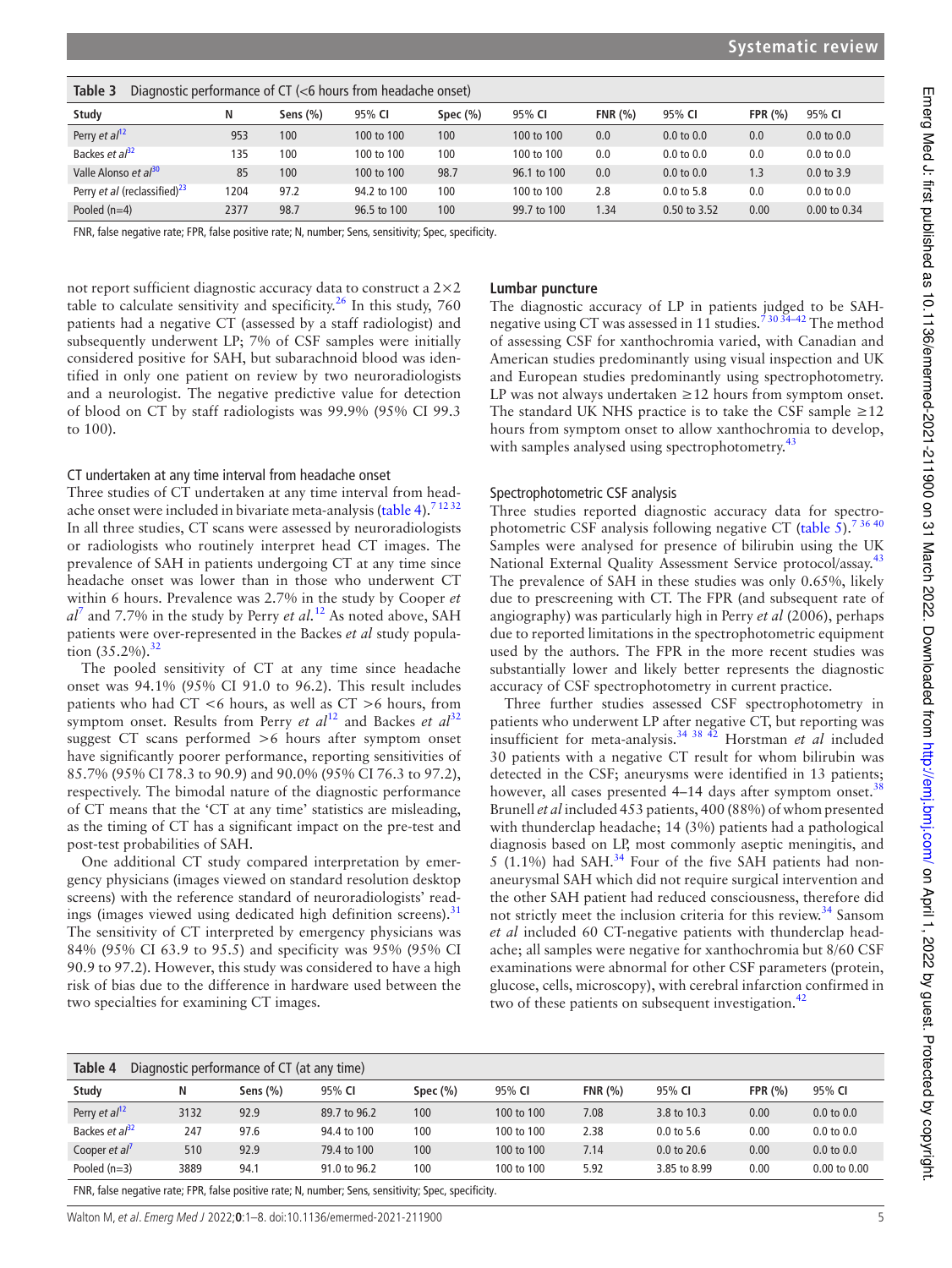| Table 5<br>Diagnostic performance of spectrophotometric CSF inspection (UK National External Quality Assessment Service) |      |              |            |             |              |        |                       |            |                |  |
|--------------------------------------------------------------------------------------------------------------------------|------|--------------|------------|-------------|--------------|--------|-----------------------|------------|----------------|--|
| Study                                                                                                                    | N    | Sens $(\% )$ | 95% CI     | Spec $(\%)$ | 95% CI       | FNR(%) | 95% CI                | FPR $(% )$ | 95% CI         |  |
| Perry <i>et al</i> <sup>40</sup>                                                                                         | 220  | 100          | 100 to 100 | 83.0        | 78.0 to 88.0 | 0.0    | $0.0 \text{ to } 0.0$ | 17.0       | 12.0 to 22.0   |  |
| Gangloff et al <sup>36</sup>                                                                                             | 706  | 100          | 100 to 100 | 98.1        | 96.8 to 99.1 | 0.0    | $0.0 \text{ to } 0.0$ | و. ا       | $0.9$ to $2.9$ |  |
| Cooper et al'                                                                                                            | 309  | 100          | 100 to 100 | 96.8        | 94.8 to 98.7 | 0.0    | $0.0 \text{ to } 0.0$ | 3.3        | $0.1$ to 5.2   |  |
| Pooled $(n=3)$                                                                                                           | 1235 | 100          | 100 to 100 | 95.2        | 86.0 to 98.5 | 0.00   | $0.00$ to $0.00$      | 4.78       | 1.52 to 14.0   |  |

FNR, false negative rate; FPR, false positive rate; N, number; Sens, sensitivity; Spec, specificity.

#### Visual CSF inspection

Five studies examined the diagnostic accuracy of visible xanthochromia in CT-negative patients with further investigation and follow-up used as a reference standard.<sup>35 36 39-41</sup> Three studies included sufficient information to calculate diagnostic accuracy (table 6). Sensitivity varied widely (50%–93%), due to the low prevalence of SAH (2%). The pooled false negative rate of 15% for visual inspection was higher than that for spectrophotometric analysis (0%).

Migdal *et al* assessed 245 patients with 'low risk clinical features', which aligned with the population in this review, but identified no cases of SAH. However, 13/245 (5.3%) patients had LP-related complications that resulted in a return visit to the ED or hospitalisation.<sup>39</sup> Perry *et al* examined the diagnostic accuracy of visible xanthochromia in 'abnormal' CSF samples drawn from 1739 (mostly) CT-negative patients; there were 15 (0.9%) patients classed as having aneurysmal SAH, 7 of whom had visible xanthochromia in their CSF.<sup>41</sup>

#### Red blood cell-based CSF analysis thresholds

Two studies explored methods to distinguish SAH from 'traumatic tap', where blood enters the CSF sample due to the LP procedure itself. Perry *et al* found that the presence of fewer than  $2000 \times 10^6$ /L red blood cells (RBCs) with no xanthochromia excluded a diagnosis of aneurysmal SAH (sensitivity 100% (95% CI 74.7 to 100), specificity 91.2% (95% CI 88.6 to 93.3)) in patients who had previously undergone CT.<sup>41</sup> Heiser *et al* assessed the same RBC cut-off, reporting 81.6% sensitivity (95%) CI 68.0 to 91.2) and 97.3% specificity (95% CI 95.7 to 98.4); the incidence of traumatic LP was 24.4%.<sup>37</sup> These results are not directly comparable to those reported by Perry *et al*, <sup>41</sup> as this population was not prescreened with CT.

Finally, Valle Alonso *et al* assessed 74 patients who underwent LP (method of analysis not specified) following negative  $CT < 6$ hours.<sup>30</sup> LP was positive in one patient and inconclusive in two; further imaging ruled out bleeding in all three patients. Seven patients experienced postpuncture headache, two of whom were admitted for pain control.

## **CT angiography**

Two small studies assessed CTA after normal CT/LP; no cases of SAH were identified, although other vascular abnormalities (including incidental aneurysms, cerebral venous thrombosis and reversible vasoconstriction syndrome) were identified.<sup>44 45</sup>

## **History and examination**

Three studies explored the use of historical and emergent clinical factors as predictors of SAH.<sup>2 46 47</sup> Two studies investigated the adequacy of assessment for SAH and one study assessed neurological examination for neck stiffness as a predictor of SAH. Using physicians' clinical suspicion had a sensitivity 93% and specificity of 49%.<sup>46</sup> Presence of individual clinical factors (age >65 years, temperature >38**°**C, systolic BP >160 mm Hg, neck stiffness) were poor predictors of secondary headache (sensitivity 37.8%, specificity 82.1%).<sup>2</sup> Presence of neck stiffness was more strongly predictive of SAH in patients who had other high-risk clinical characteristics (eg, age  $\geq$  40 years, vomiting, transient loss of consciousness).<sup>47</sup> Recording of history in medical records was poor. $2\frac{4647}{2}$ 

#### **DISCUSSION**

In summary, the Ottawa SAH Rule does little to aid clinical decision making for patients with sudden onset severe headache. The FPR was high, such that 76% of SAH-negative patients would undergo further investigation with CT and/or LP with no diagnostic value with regard to SAH, resulting in greater healthcare resource use and higher rates of adverse events related to LP and CT radiation exposure. Evidence on use of the rule in patient subgroups by time to headache peak is lacking but could be informative for clinical practice given the importance of headache incipiency.

LP (with spectrophotometric CSF analysis) following negative CT was highly sensitive, although there was a 4.8% FPR. Spectrophotometry-based CSF analysis appeared to have a higher sensitivity but lower specificity than visual inspection for xanthochromia. Two studies reported rates of LP-related complications resulting in a return to the ED or hospitalisation (5%–10%). In view of the reduced sensitivity of  $CT > 6$  hours after headache onset, LP may be beneficial in these patients where a clinical suspicion of SAH remains. The CT–LP pathway also identified other significant pathologies, such as intracerebral haemorrhage, brain tumour and meningitis, meaning that its value could extend beyond the identification of SAH.

Non- contrast CT <6 hours from headache onset, with CT scans assessed by a neuroradiologist or radiologist who routinely interprets head CT images, is highly accurate for identifying SAH, and results in a very low post-test probability of SAH. This means that very large numbers of patients (estimated at 658)

| Table 6<br>Diagnostic performance of visual CSF inspection across identified studies |                                                                                                 |             |                       |             |              |         |             |                |              |  |
|--------------------------------------------------------------------------------------|-------------------------------------------------------------------------------------------------|-------------|-----------------------|-------------|--------------|---------|-------------|----------------|--------------|--|
| Study                                                                                | Ν                                                                                               | Sens $(\%)$ | 95% CI                | Spec $(\%)$ | 95% CI       | FNR(96) | 95% CI      | <b>FPR (%)</b> | 95% CI       |  |
| Perry et al <sup>40</sup>                                                            | 220                                                                                             | 50.0        | $0.0 \text{ to } 100$ | 96.8        | 94.4 to 99.1 | 50.0    | 0.0 to 100  | 3.21           | 0.9 to 5.6   |  |
| Dupont et $a^{35}$                                                                   | 117                                                                                             | 92.9        | 79.4 to 100           | 95.1        | 91.0 to 99.3 | 7.1     | 0.0 to 20.6 | 4.85           | 0.7 to 9.0   |  |
| Gangloff et $a^{36}$                                                                 | 706                                                                                             | 80.0        | 44.9 to 100           | 98.7        | 97.9 to 99.5 | 20.0    | 0.0 to 55.1 | 1.28           | 0.5 to 2.1   |  |
| Pooled $(n=3)$                                                                       | 1043                                                                                            | 84.9        | 60.0 to 95.5          | 97.6        | 95.3 to 98.8 | 15.1    | 4.5 to 40.1 | 2.43           | 1.23 to 4.75 |  |
|                                                                                      | END folco nogotivo rato: EDD folco nogitivo rato: N. number: Canc concitivity: Canc conciticity |             |                       |             |              |         |             |                |              |  |

FNR, false negative rate; FPR, false positive rate; N, number; Sens, sensitivity; Spec, specificity.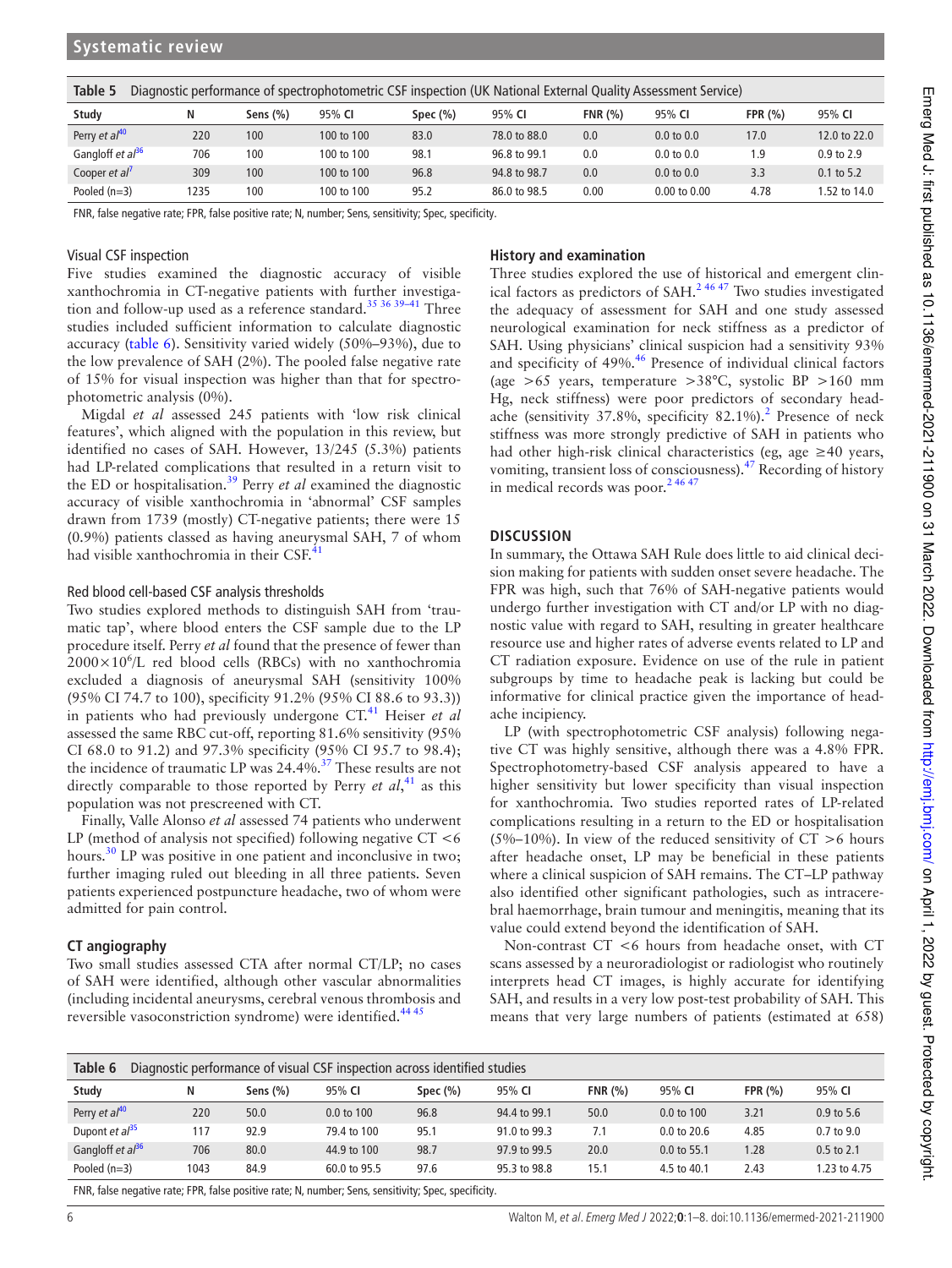would have to undergo further testing to yield an additional case of SAH.

However, the relatively high rate of false positive LP results (4.8% using spectrophotometry) is likely to lead to yet more testing downstream with the potential for diagnosing incidental aneurysms, leading to difficult decisions about invasive procedures. A 2016 survey of UK clinicians reported a higher risk tolerance for missed SAH diagnoses among emergency clinicians than neurospecialists, with the former accepting over 2.5 times the risk of a missed SAH (2.8% vs  $1.1\%$ ;  $p=0.03$ ), and the latter more likely to advocate routine LP following a negative CT result (74% vs 39%;  $p=0.01$ ).<sup>4</sup> Emergency clinicians were also more inclined to omit LP if CT had been conducted within 6 hours of headache onset  $(35\% \text{ vs } 3\%; \text{ p}=0.002)$ .

Draft guidelines by the National Institute for Health and Care Excellence (publication delayed due to COVID-19) recommend that when there is no evidence of SAH on CT images taken  $<6$ hours from symptom onset, LP should not be routinely offered, and alternative diagnoses should instead be considered.<sup>48</sup> However, we consider that in smaller centres without access to specialist neuroradiology expertise, or radiologists who routinely interpret head CTs, the accuracy of early CT may be reduced; studies included in our meta-analyses benefited from neuroradiology expertise. Introduction of universal access to expert interpretation of CT images could improve SAH- related patient outcomes through optimised targeting of further investigations while increasing efficiency of resource allocation. This may be achieved through widened neuro-specific training and teleradiology using other centres with relevant expertise. While interpretation of CT images using diagnostic deep learning algorithms (artificial intelligence) has the potential to improve consistency across centres, this has yet to be reliably demonstrated in high-quality studies.<sup>49</sup>

The prevalence of SAH was higher in patients who received CT <6 hours from headache onset than in the wider population of patients presenting to the ED with sudden onset severe headache (10.8% vs 7.0%). It is unclear whether this difference in pre- test probability can be assumed to exist at the point of patient assessment in the ED. Instead, triage based on severity of symptoms may have reduced wait time for CT, equally, symptom severity associated with true SAH could drive earlier presentation.

A limitation of this review was the substantial heterogeneity in the study methods and population characteristics of the included studies. The evidence base included too few patients, given the rarity of SAH events, missed diagnoses and alternative non-SAH pathologies. This led to heterogeneity in the results of some meta- analyses, and potentially meant uncertainty was underestimated in others.

There was a lack of research evidence on the small subgroup of patients who present to hospital several days after headache onset. Diagnosis of SAH in such patients is particularly challenging and there is a lack of guidance and consistency in how these patients are assessed.

## **CONCLUSIONS**

The Ottawa SAH Rule rules out further investigation in only a small proportion of patients; its introduction into practice could result in substantially increased rates of unnecessary investigation. Assuming the availability of neuroradiology expertise, early head CT (<6 hours) appears to be sufficient to rule out SAH in patients with sudden onset severe headache in the vast majority of patients. CT undertaken >6 hours from headache onset is much less sensitive, therefore, LP is more likely to be beneficial,

where a clinical suspicion of SAH remains. Risk tolerance of the patient and the physician, the expertise of the CT reader and consequences of additional investigations must all be considered.

## **Twitter** Taj Hassan @tajekbhassan

**Contributors** MW was involved in all aspects of the systematic review process including study selection, data extraction, validity assessment, synthesis of the included studies and drafting the protocol and manuscript. MW is responsible for the overall content as guarantor. RH was involved in reviewing economic studies and commented on the protocol and manuscript. AE provided expertise in evidence synthesis and project management, input at all stages of the project and commented on the protocol and manuscript. MH was responsible for devising the search strategies, carrying out the literature searches, maintaining the literature database and writing the sections of the protocol and final report relating to the searches. JS provided clinical expertise, input at all stages of the project and commented on the protocol and manuscript. TH provided clinical expertise, input at all stages of the project and commented on the protocol and manuscript. MSR provided clinical expertise, input at all stages of the project and commented on the protocol and manuscript. AH provided clinical expertise, input at all stages of the project and commented on the protocol and manuscript. John Williams provided expertise as a patient collaborator. He provided input at all stages of the project and commented on the protocol and manuscript. RW was the principal investigator who led the application for funding and took overall managerial responsibility for the project. She was responsible for the day-to-day management of the systematic review, was involved in study selection, data extraction, validity assessment, synthesis of the included studies and drafting the protocol and manuscript.

**Competing interests** All authors have completed the ICMJE uniform disclosure form at www.icmje.org/coi\_disclosure.pdf and declare: all authors had financial support from the National Institute for Health Research (NIHR) Research for Patient Benefit (RfPB) Programme for the submitted work; no financial relationships with any organisations that might have an interest in the submitted work in the previous 3 years; no other relationships or activities that could appear to have influenced the submitted work.

**Patient and public involvement** Patients and/or the public were involved in the design, or conduct, or reporting, or dissemination plans of this research. Refer to the 'Methods' section for further details.

**Patient consent for publication** Not applicable.

**Ethics approval** Not applicable.

**Provenance and peer review** Not commissioned; externally peer reviewed.

**Data availability statement** All data relevant to the study are included in the article or uploaded as supplementary information. Not applicable.

**Supplemental material** This content has been supplied by the author(s). It has not been vetted by BMJ Publishing Group Limited (BMJ) and may not have been peer- reviewed. Any opinions or recommendations discussed are solely those of the author(s) and are not endorsed by BMJ. BMJ disclaims all liability and responsibility arising from any reliance placed on the content. Where the content includes any translated material, BMJ does not warrant the accuracy and reliability of the translations (including but not limited to local regulations, clinical guidelines, terminology, drug names and drug dosages), and is not responsible for any error and/or omissions arising from translation and adaptation or otherwise.

**Open access** This is an open access article distributed in accordance with the Creative Commons Attribution 4.0 Unported (CC BY 4.0) license, which permits others to copy, redistribute, remix, transform and build upon this work for any purpose, provided the original work is properly cited, a link to the licence is given, and indication of whether changes were made. See: https://creativecommons.org/ licenses/by/4.0/.

## **ORCID iDs**

Matthew Walton http://orcid.org/0000-0003-1932-3689 Marc Stuart Randall http://orcid.org/0000-0002-3196-182X

# **REFERENCES**

- 1 Goldstein JN, Camargo CA, Pelletier AJ, et al. Headache in United States emergency departments: demographics, work- up and frequency of pathological diagnoses. Cephalalgia 2006;26:684–90.
- 2 Locker T, Mason S, Rigby A. Headache management--are we doing enough? An observational study of patients presenting with headache to the emergency department. Emerg Med J 2004;21:327–32.
- 3 Dubosh NM, Bellolio MF, Rabinstein AA, et al. Sensitivity of early brain computed tomography to exclude aneurysmal subarachnoid hemorrhage: a systematic review and meta-analysis. **Stroke** 2016;47:750-5.